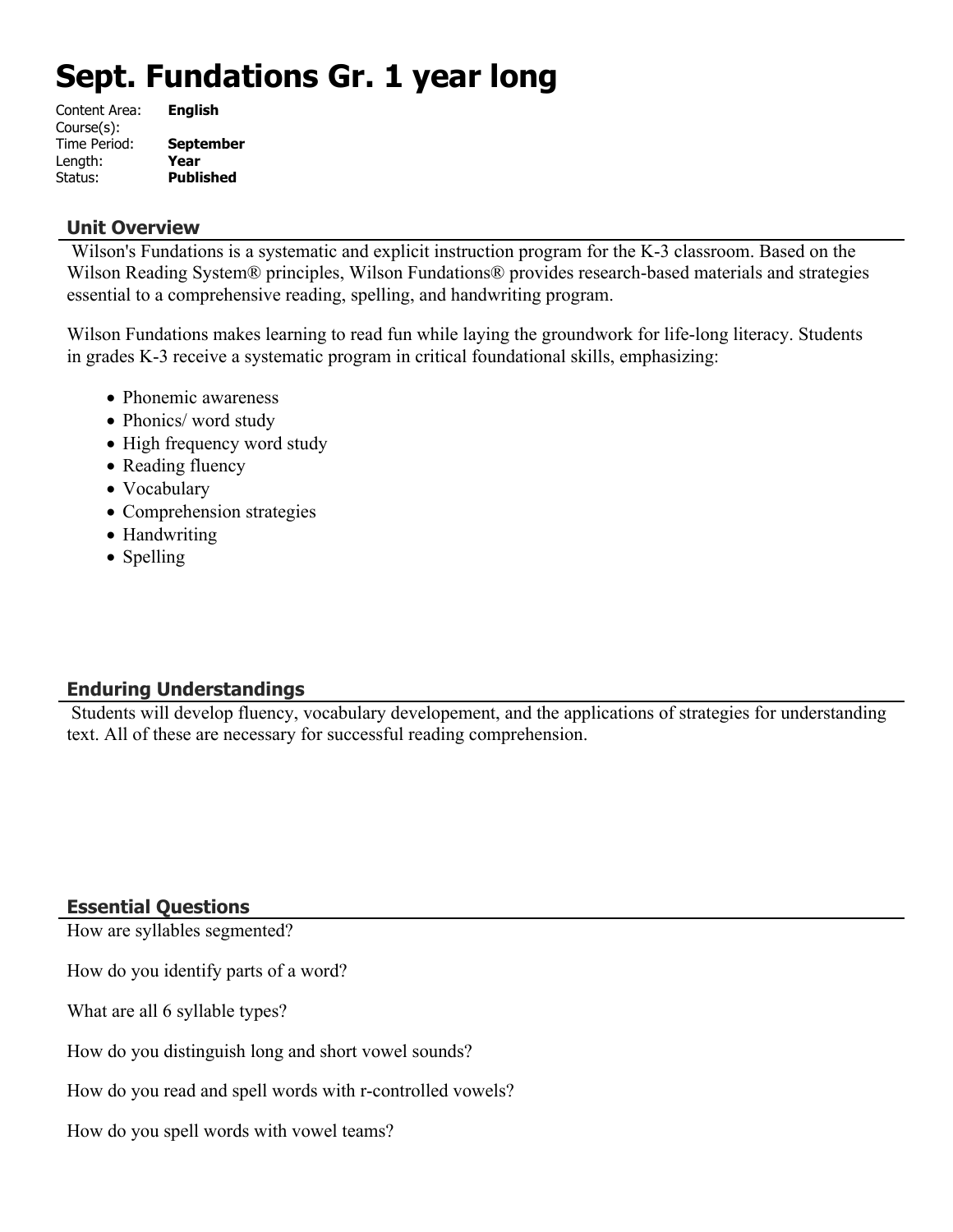How do you spell words with suffixes? How do you read and spell high frequency words? How do you divide multisyllabic words? How do we use synonyms? How do we apply dictionary skills? How do we apply correct punctuation?

# **Instructional Strategies & Learning Activities**

| Lesson            | Objective                                           | Procedure       |  |
|-------------------|-----------------------------------------------------|-----------------|--|
| September/October |                                                     |                 |  |
|                   |                                                     | Week 1:         |  |
|                   |                                                     | $\bullet$ Dril  |  |
|                   | SWBAT:                                              | $\bullet$ Intro |  |
|                   | • identify letter-keyword-sound for<br>consonants   | $\bullet$ revi  |  |
|                   |                                                     | $\bullet$ begi  |  |
| Unit 1:           | • identify letter-keyword-sound for<br>short vowels | lette           |  |
|                   |                                                     | Week 2:         |  |
| 2-3 weeks         | • form lower case letters a-z                       | $\bullet$ Dril  |  |
|                   | • identify alphabetic order                         |                 |  |
|                   | • recognize sounds for consonants and               | $\bullet$ Intro |  |
|                   | short vowels                                        | $\bullet$ Wol   |  |
|                   |                                                     | $\bullet$ Dry   |  |
|                   |                                                     | $\bullet$       |  |
|                   | SWBAT:                                              | Week 1:         |  |
| Unit 2:           | · identify phonemic awareness skills:               |                 |  |
|                   | sound manipulation (initial, final,                 | $\bullet$ Dril  |  |
| $2 - 4$ weeks     | medial)                                             | $\bullet$ Intro |  |
|                   | • blend and read three-sound short                  |                 |  |
|                   |                                                     |                 |  |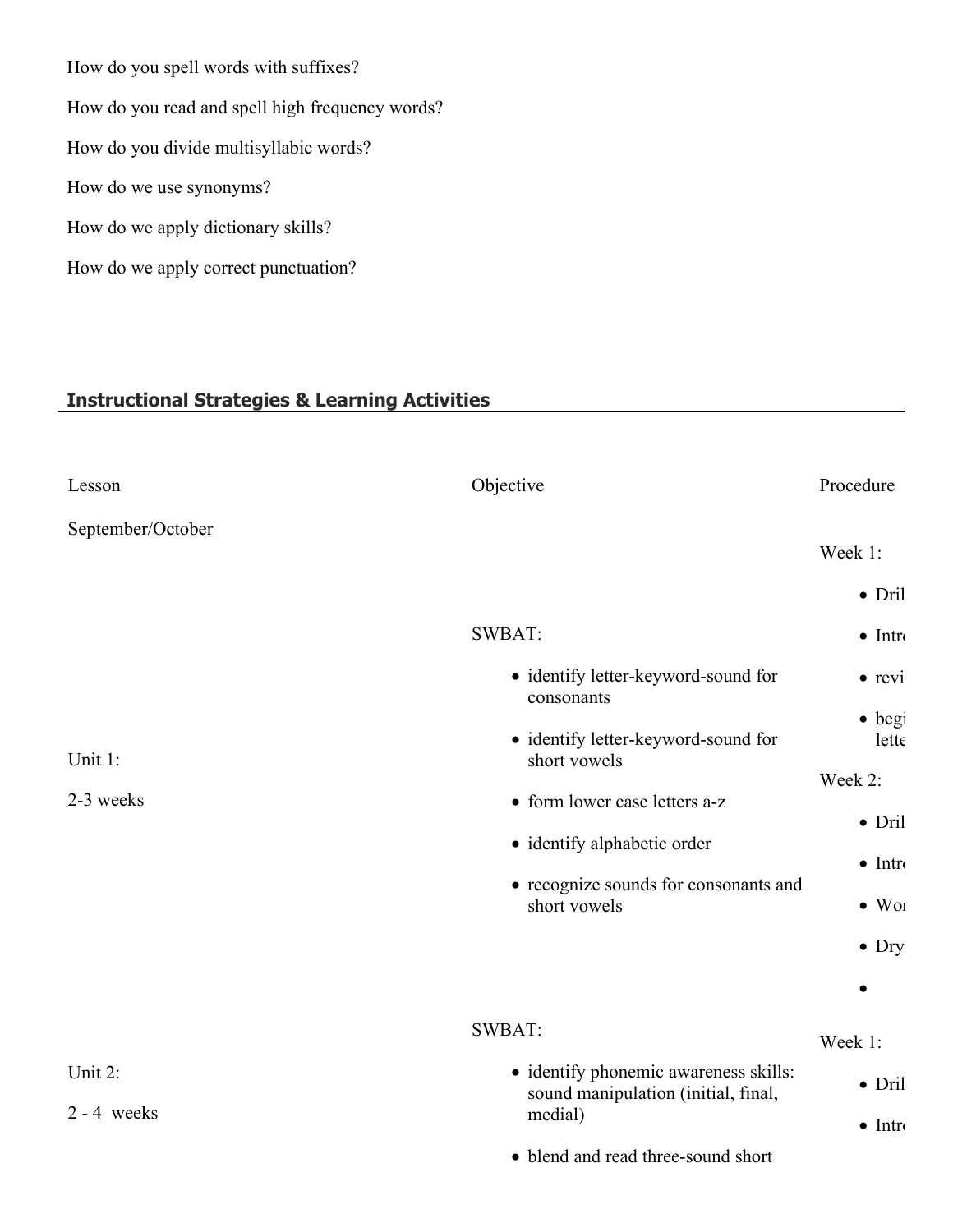| vowel words                                                                                                                                                                                                              | $\bullet$ Wol                               |
|--------------------------------------------------------------------------------------------------------------------------------------------------------------------------------------------------------------------------|---------------------------------------------|
| • segment and spell three-sound short<br>vowel words                                                                                                                                                                     | $\bullet$ Tea                               |
| • recognize sentence dictation<br>procedures: capitalization,<br>punctuation (period) and proofreading<br>procedures                                                                                                     | $\bullet$ Stor<br>Week 2:<br>$\bullet$ Dril |
| • story retelling in detail and sequence                                                                                                                                                                                 | $\bullet$ Intro                             |
| • identify high frequency trick words:                                                                                                                                                                                   | $\bullet$ Wor                               |
| the, a, and, is, his, of                                                                                                                                                                                                 | $\bullet$ Tea                               |
| • sample words: map, lit, job, fix, quit                                                                                                                                                                                 | $\bullet$ Wol                               |
|                                                                                                                                                                                                                          | $\bullet$ Ech                               |
|                                                                                                                                                                                                                          | $\bullet$ revi                              |
|                                                                                                                                                                                                                          | $\bullet$ Stor                              |
|                                                                                                                                                                                                                          | $\bullet$ intro                             |
| <b>SWBAT:</b>                                                                                                                                                                                                            | $\bullet$ Dril                              |
| • identify phoneme segmentation                                                                                                                                                                                          | $\bullet$ Intro                             |
| • identify concept of consonant digraph,<br>keywords and sounds: wh, ch, sh, th,                                                                                                                                         | $\bullet$ Wol                               |
| ck                                                                                                                                                                                                                       | $\bullet$ Tea                               |
| • able to spell words ending in ck                                                                                                                                                                                       | $\bullet$ Wor                               |
| • identify punctuation (question mark)                                                                                                                                                                                   | $\bullet$ Ech                               |
| • Identify narrative story form:<br>character, setting, main events                                                                                                                                                      | $\bullet$ Stor                              |
| • Read with accuracy and prosody<br>• Retell with picture notes and<br>visualization<br>• Identify high frequency trick words:<br>as, has, to, into, we, he, she, be, me,<br>for, or<br>• Sample words: wish, chop, sock | $\bullet$ intro                             |
| <b>SWBAT</b>                                                                                                                                                                                                             | Week 1:                                     |
| • recognize bonus letter spelling rule:ff,<br>ll, ss and sometimes zz                                                                                                                                                    | $\bullet$ Dril                              |
|                                                                                                                                                                                                                          |                                             |

Unit 3

2 weeks

Unit 4

(2 weeks)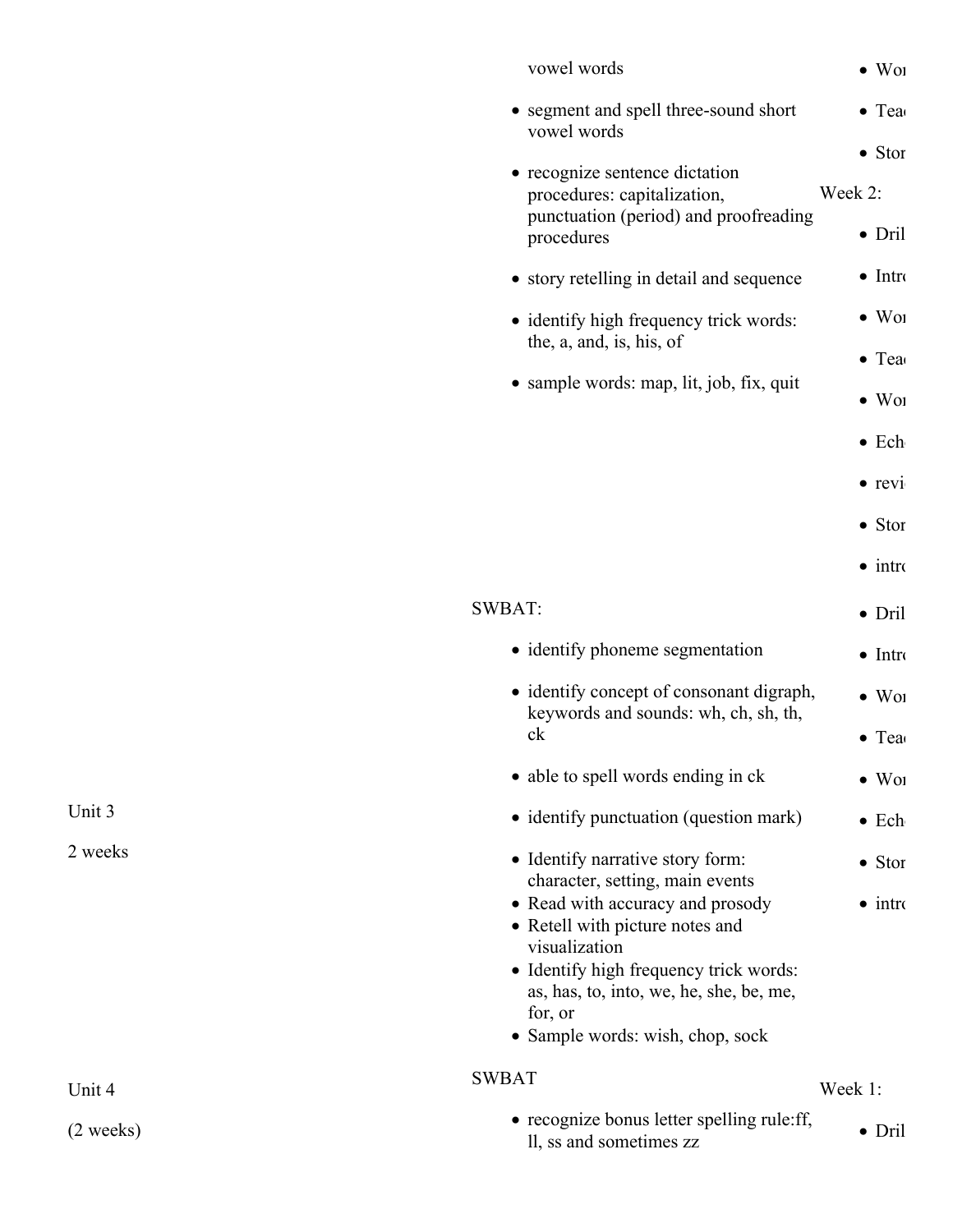|                   | • identify glued sound: all                                                   | $\bullet$ Intro                    |
|-------------------|-------------------------------------------------------------------------------|------------------------------------|
|                   | · identify story form: character, setting,<br>main events                     | $\bullet$ Wol                      |
|                   |                                                                               | $\bullet$ Tea                      |
|                   | • identify/apply puncutation:<br>exclamation point, quotation marks           | $\bullet$ Tric                     |
|                   | • read with accuracy and prosody                                              | $\bullet$ Wol                      |
|                   | • recognize high frequency trick words:<br>you, your, I, they, was, one, said | $\bullet$ Stor                     |
|                   | · identify/apply sample words: hill,<br>puff, bill, miss, call                | $\bullet$ dev $\circ$              |
|                   |                                                                               | Week 2:                            |
| 2 weeks           |                                                                               | $\bullet$ Dril                     |
|                   |                                                                               | $\bullet$ Intro                    |
|                   |                                                                               | $\bullet$ Wol                      |
|                   |                                                                               | $\bullet$ Tea                      |
|                   |                                                                               | $\bullet$ Tric                     |
|                   |                                                                               | $\bullet$ Wol                      |
|                   |                                                                               | $\bullet$ intro                    |
|                   |                                                                               | $\bullet$ Stor<br>forn             |
|                   |                                                                               | $\bullet$ reco<br>$(f\!f, \theta)$ |
|                   |                                                                               |                                    |
|                   |                                                                               |                                    |
|                   |                                                                               |                                    |
| November/December |                                                                               |                                    |
|                   |                                                                               | $W_{\alpha\alpha}$ k 1.            |

|        | SWBAT:                                  | WEEK 1.                   |
|--------|-----------------------------------------|---------------------------|
|        | • identify glued sounds: am, an         | $\bullet$ Dril            |
| Unit 5 | • read with accuracy and prosody        | $\bullet$ Intro           |
| l week | • understand/apply proofreading         | $\bullet$ W <sub>01</sub> |
|        | • recognize high frequency trick words: | $\bullet$ Tea             |
|        |                                         |                           |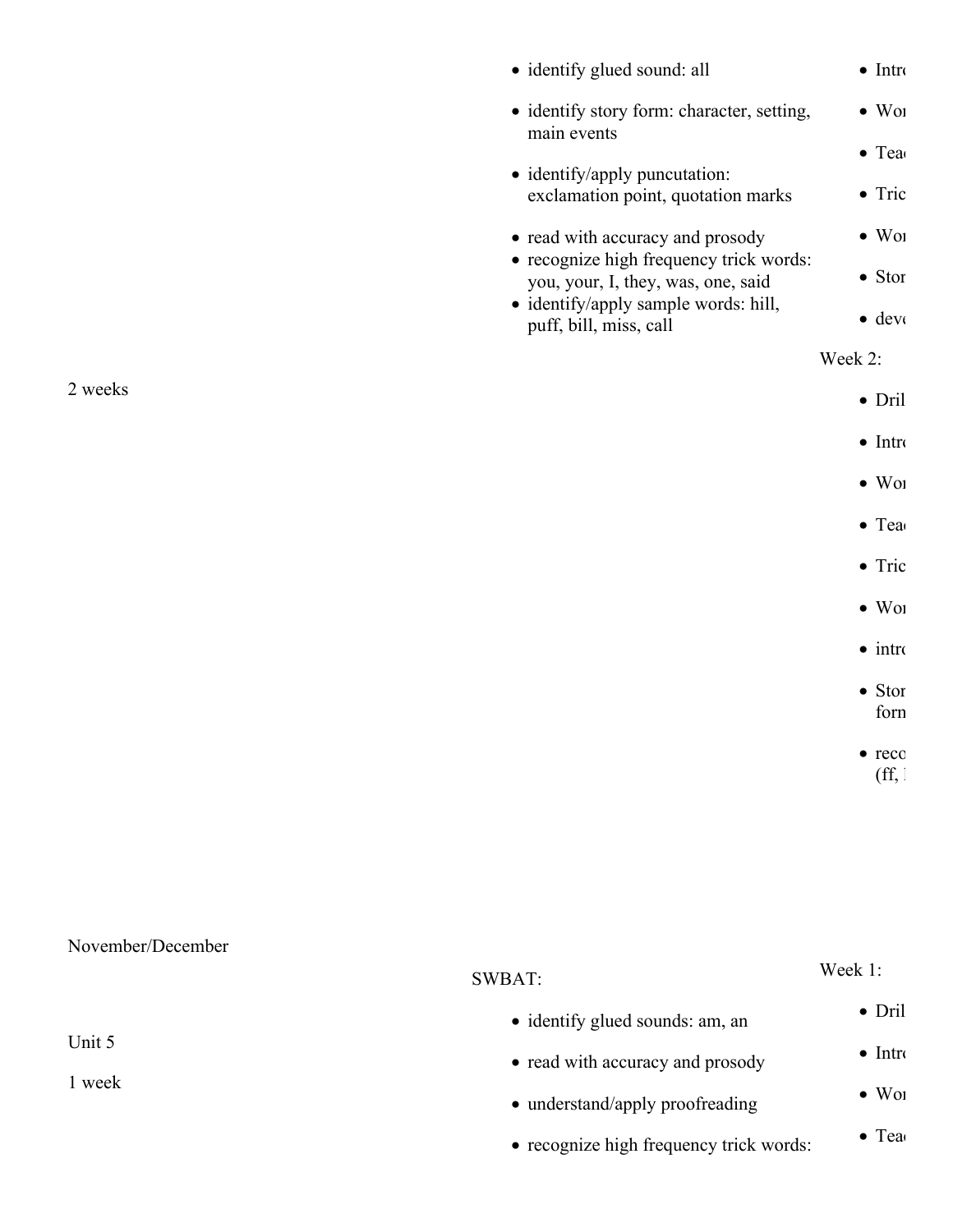| from, have, do, does                   | $\bullet$ Tric          |
|----------------------------------------|-------------------------|
| · identify sample words: ham, can, fan | $\bullet$ Wol           |
|                                        | $\bullet$ Stor          |
|                                        | $\bullet$ intro         |
|                                        | Week 2:                 |
|                                        | $\bullet$ Dril          |
|                                        | $\bullet$ Intro<br>con  |
|                                        | $\bullet$ Wol           |
|                                        | $\bullet$ Tea           |
|                                        | $\bullet$ Tric          |
|                                        | $\bullet$ Wol           |
|                                        | $\bullet$ dev $\bullet$ |
|                                        | $\bullet$ Stor          |
|                                        | $\bullet$ intro         |

can,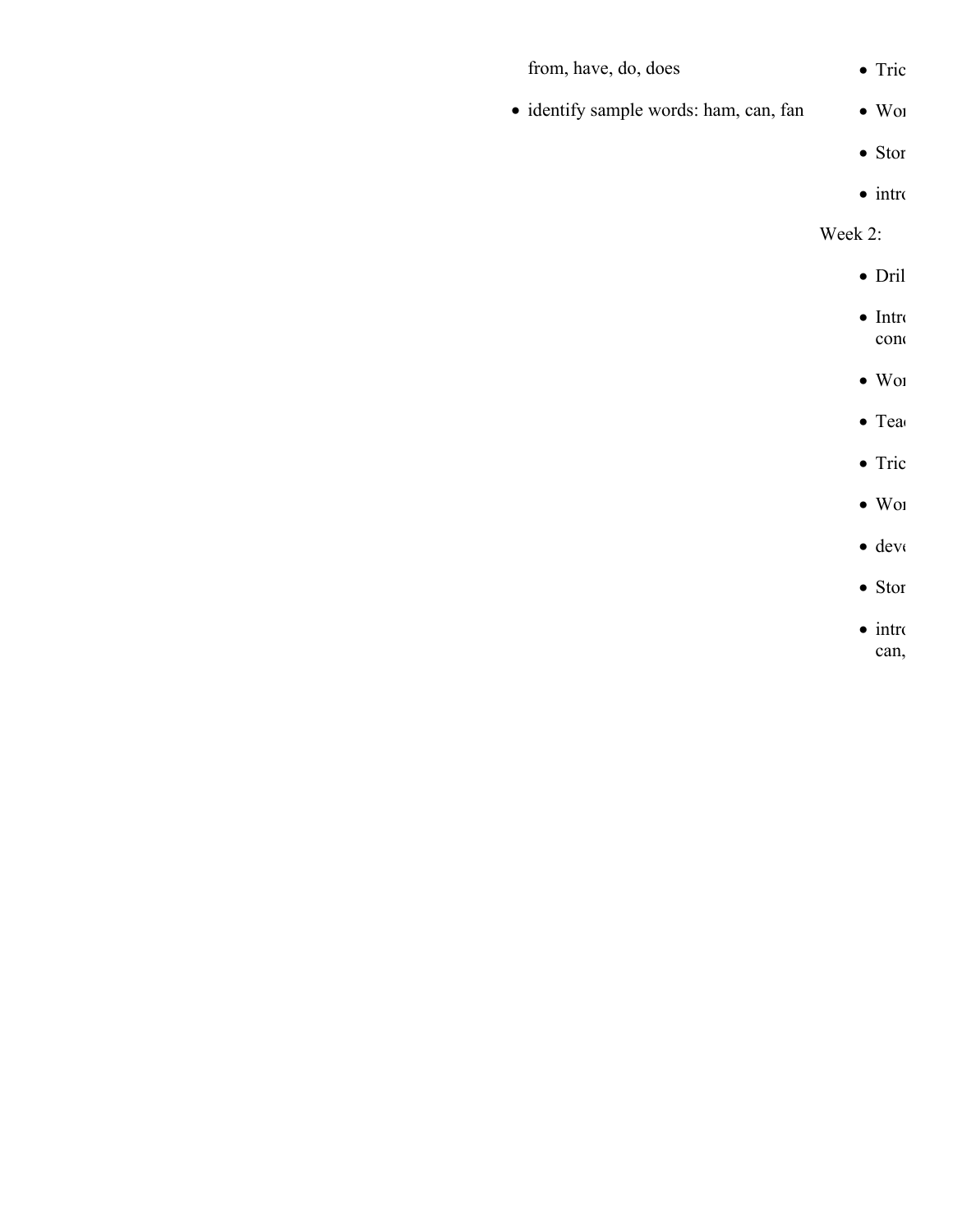#### Week 1:

|           | • identify baseword and suffix with the                                       | $\bullet$ Dril            |
|-----------|-------------------------------------------------------------------------------|---------------------------|
| suffix -s | $\bullet$ Intro                                                               |                           |
|           | • recognize/apply pluralization                                               | $\bullet$ W <sub>01</sub> |
|           | • identify fiction vs. informational<br>books                                 | $\bullet$ read<br>bool    |
|           | • read with accuracy and prosody                                              | $\bullet$ Tea             |
|           | • recognize high frequency trick words:<br>were, are, who, what, when, where, | $\bullet$ Tric            |
|           | there, here                                                                   | $\bullet$ W <sub>01</sub> |
|           | • sample words: hills, bugs, chills                                           | $\bullet$ Stor            |
|           |                                                                               | $\bullet$ intro           |
|           |                                                                               | $\bullet$ intro           |
|           |                                                                               | Week 2:                   |
|           |                                                                               | $\bullet$ Dril            |
|           |                                                                               | $\bullet$ Intro           |
|           |                                                                               |                           |

- $\bullet$  Word
- $\bullet$  Tea
- $\bullet$  Wor

Unit 6

3 weeks

# SWBAT: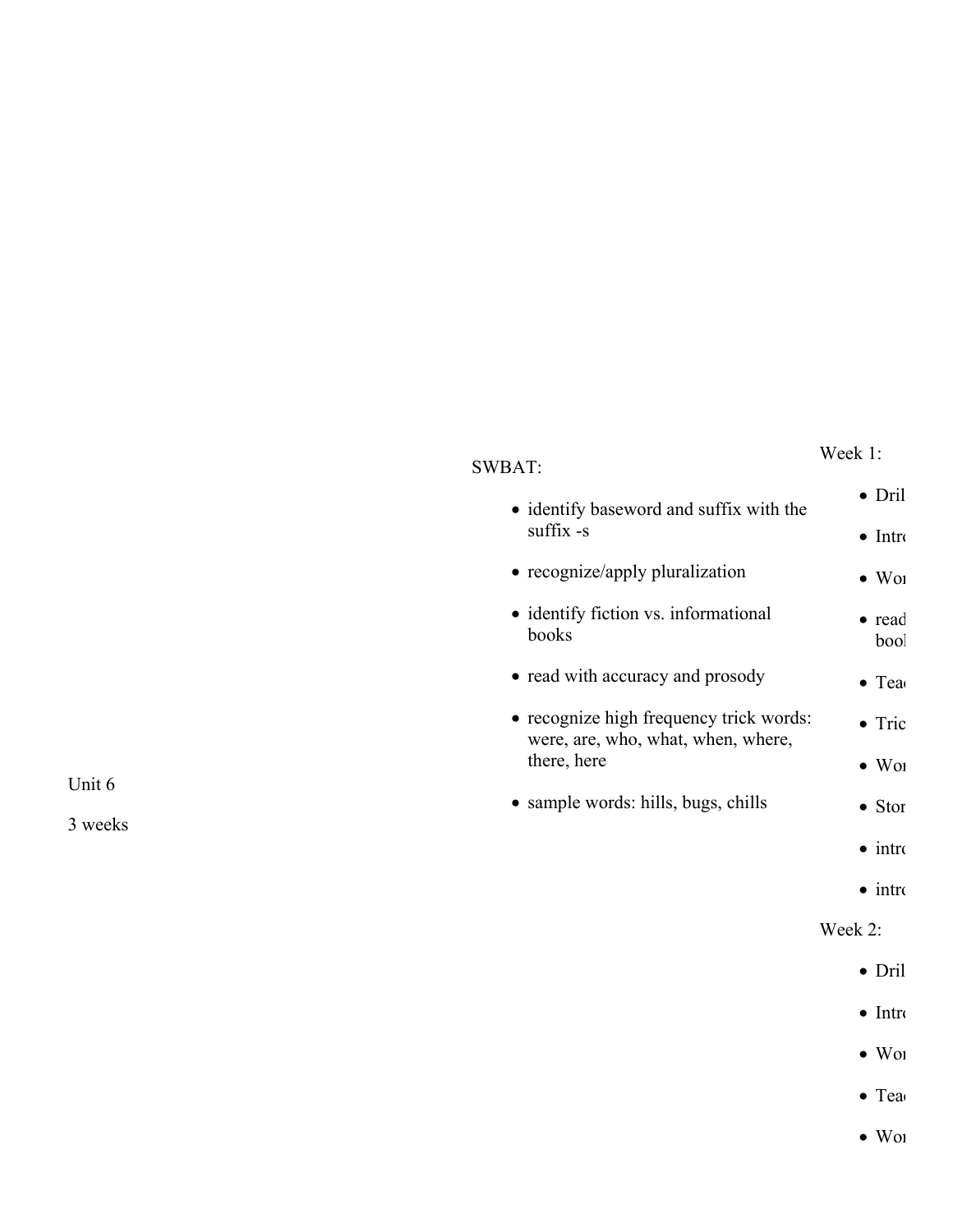$\bullet$  deve

 $\bullet$  Stor

| 'WBAT |
|-------|
|-------|

# Week 1:

| • identify glued sounds: ang, ing, ong,<br>ung, ank, ink, onk, unk          | $\bullet$ Dril            |
|-----------------------------------------------------------------------------|---------------------------|
| • able to blend and read words with ng                                      | $\bullet$ Intro           |
| or nk                                                                       | $\bullet$ W <sub>01</sub> |
| • segment and spell words with ng and<br>nk                                 | $\bullet$ Dict            |
| • identify narrative fiction vs.                                            | $\bullet$ Tea             |
| informational books                                                         | $\bullet$ Tric            |
| • read with accuracy and prosody<br>• recognize high frequency trick words: | $\bullet$ iden            |
| why, by, my, try, put, two, too, very,<br>also, some, come                  | $\bullet$ Ech             |
| • identify sample words: bang, bank,                                        | $\bullet$ W <sub>01</sub> |
| pink, chunks                                                                | $\bullet$ Stor            |
|                                                                             | $\sim$ $\sim$             |

- $\bullet$  introduce
- $read$

Unit 7: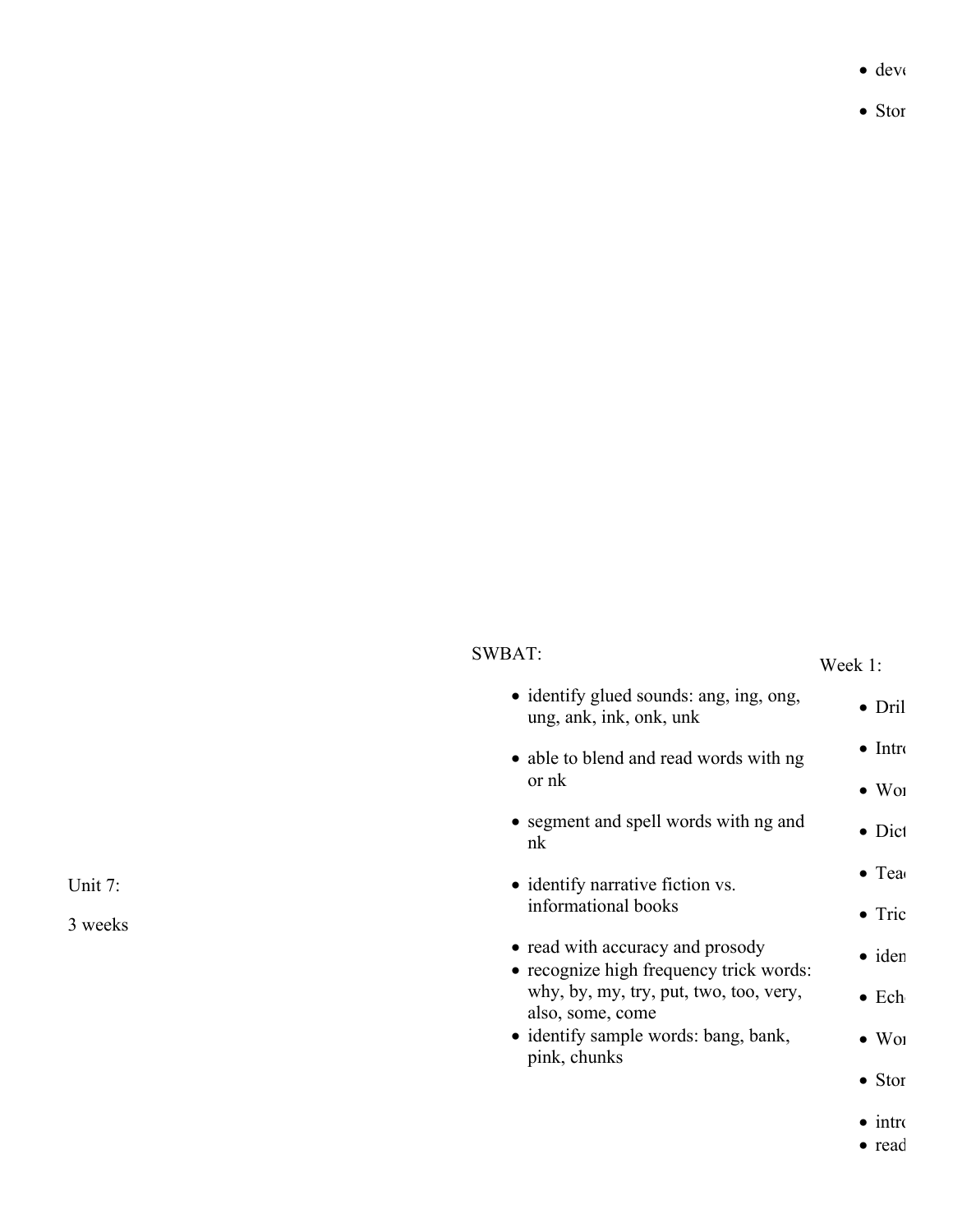#### info

Week 2:

- $\bullet$  Dril
- $\bullet$  Intro
- $\bullet$  Word
- $\bullet$  Tea
- $\bullet$  Ech
- $\bullet$  Wor
- $\bullet$  intro
- $\bullet$  deve
- $\bullet$  Stor

Week 3:

- $\bullet$  Dril
- $\bullet$  Intro
- $\bullet$  Word  $\bullet$
- $\bullet$  Tea
- $\bullet$  Ech
- $\bullet$  Woi
- $\bullet$  Stor

Week 1:

| blends<br>$\bullet$ Intro<br>• blend and read words with up to four<br>$\bullet$ W <sub>01</sub><br>sounds<br>$\bullet$ Dict<br>• segment and spell words with up to<br>four sounds<br>$\bullet$ Tea<br>• identify suffix -s added to words with<br>four sounds<br>$\bullet$ Tric<br>• identify R-controlled vowel sounds:<br>ar, or, er, ir, ur<br>$\bullet$ W <sub>01</sub><br>• read with accuracy and prosody | • identify consonant blends and digraph | $\bullet$ Dril |
|-------------------------------------------------------------------------------------------------------------------------------------------------------------------------------------------------------------------------------------------------------------------------------------------------------------------------------------------------------------------------------------------------------------------|-----------------------------------------|----------------|
|                                                                                                                                                                                                                                                                                                                                                                                                                   |                                         |                |
|                                                                                                                                                                                                                                                                                                                                                                                                                   |                                         |                |
|                                                                                                                                                                                                                                                                                                                                                                                                                   |                                         |                |
|                                                                                                                                                                                                                                                                                                                                                                                                                   |                                         |                |
|                                                                                                                                                                                                                                                                                                                                                                                                                   |                                         |                |
|                                                                                                                                                                                                                                                                                                                                                                                                                   |                                         |                |

SWBAT:

January

Unit 8: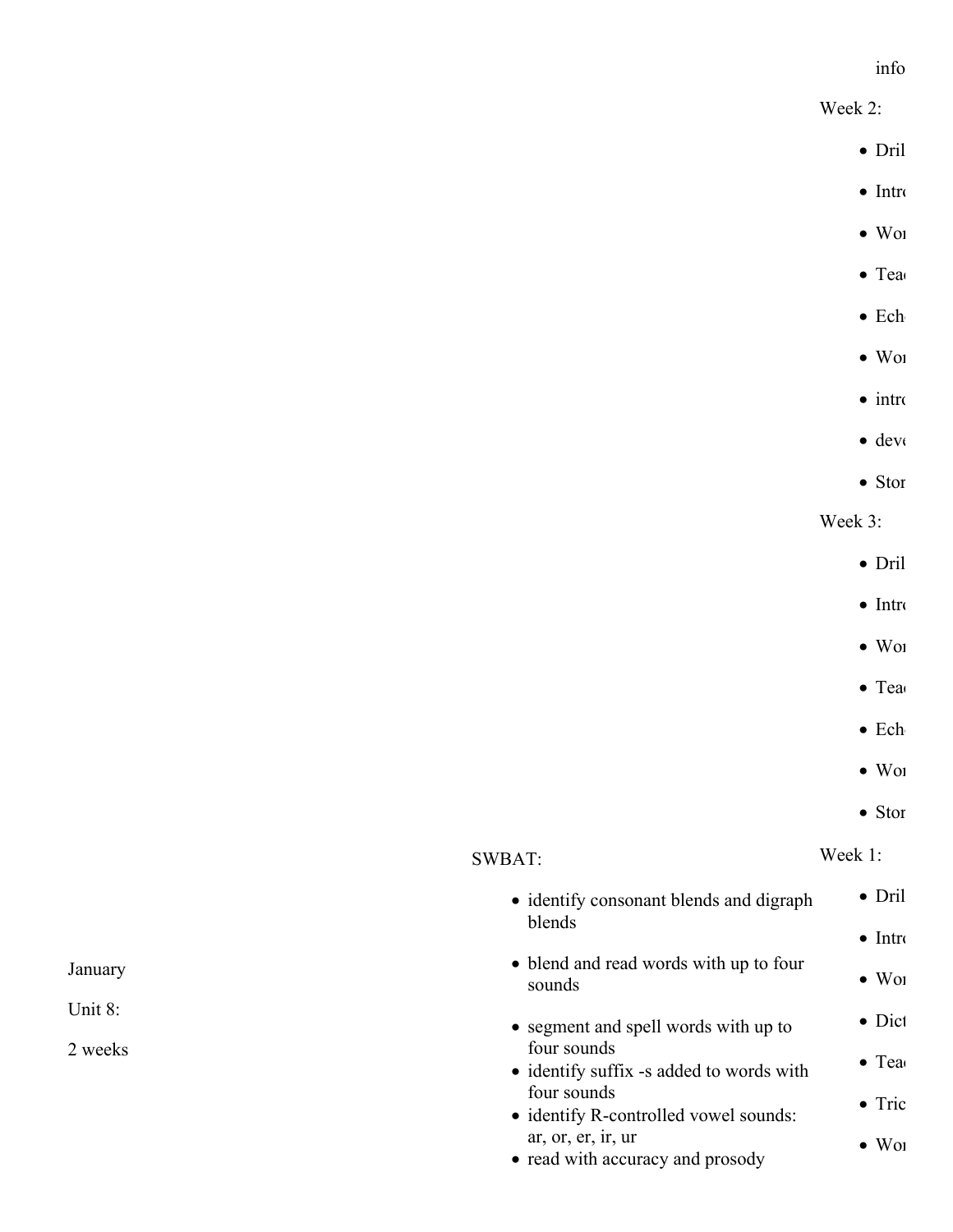|                                                                 | • recognize high frequency trick words:<br>would, could, should, her, over,                                     | $\bullet$ Stor  |
|-----------------------------------------------------------------|-----------------------------------------------------------------------------------------------------------------|-----------------|
|                                                                 | number                                                                                                          | $\bullet$ Intro |
| · sample words: bump, stash, bled, past,<br>pinch, shrug, steps | $\bullet$ deve                                                                                                  |                 |
|                                                                 |                                                                                                                 | $\bullet$ intro |
|                                                                 |                                                                                                                 | $\bullet$ Stor  |
|                                                                 |                                                                                                                 | Week 1:         |
|                                                                 |                                                                                                                 | $\bullet$ Dril  |
|                                                                 |                                                                                                                 | $\bullet$ Intro |
|                                                                 |                                                                                                                 | $\bullet$ Wor   |
|                                                                 | SWBAT:                                                                                                          | $\bullet$ Dict  |
|                                                                 |                                                                                                                 | $\bullet$ Tea   |
|                                                                 | • recognize closed syllable concept with                                                                        | $\bullet$ Tric  |
|                                                                 | short vowels                                                                                                    | $\bullet$ Wol   |
|                                                                 | • identify closed syllable vs. open<br>syllable                                                                 | $\bullet$ Stor  |
| Unit 9:                                                         |                                                                                                                 | Week 2:         |
| 2 weeks                                                         | · identify vowel team sounds for: ai, ay,<br>ee, ea, ey, oi, oy                                                 | $\bullet$ Dril  |
|                                                                 | • identify narrative fiction vs.                                                                                | $\bullet$ Intro |
|                                                                 | informational books<br>• read with accuracy and prosody                                                         | $\bullet$ Wol   |
|                                                                 | · identify high frequency trick words:<br>say, says, see, between, each<br>• sample words: click, chunk, sniffs | $\bullet$ Tea   |
|                                                                 |                                                                                                                 | $\bullet$ Tric  |
|                                                                 |                                                                                                                 | $\bullet$ Wol   |
|                                                                 |                                                                                                                 | $\bullet$ Stor  |
|                                                                 |                                                                                                                 | $\bullet$ Dev   |
|                                                                 |                                                                                                                 | $\bullet$ intro |
| February                                                        |                                                                                                                 |                 |
| <b>Unit 10:</b>                                                 | SWBAT:                                                                                                          | Week 1:         |
| 3 weeks                                                         |                                                                                                                 | $\bullet$ Dril  |
|                                                                 |                                                                                                                 |                 |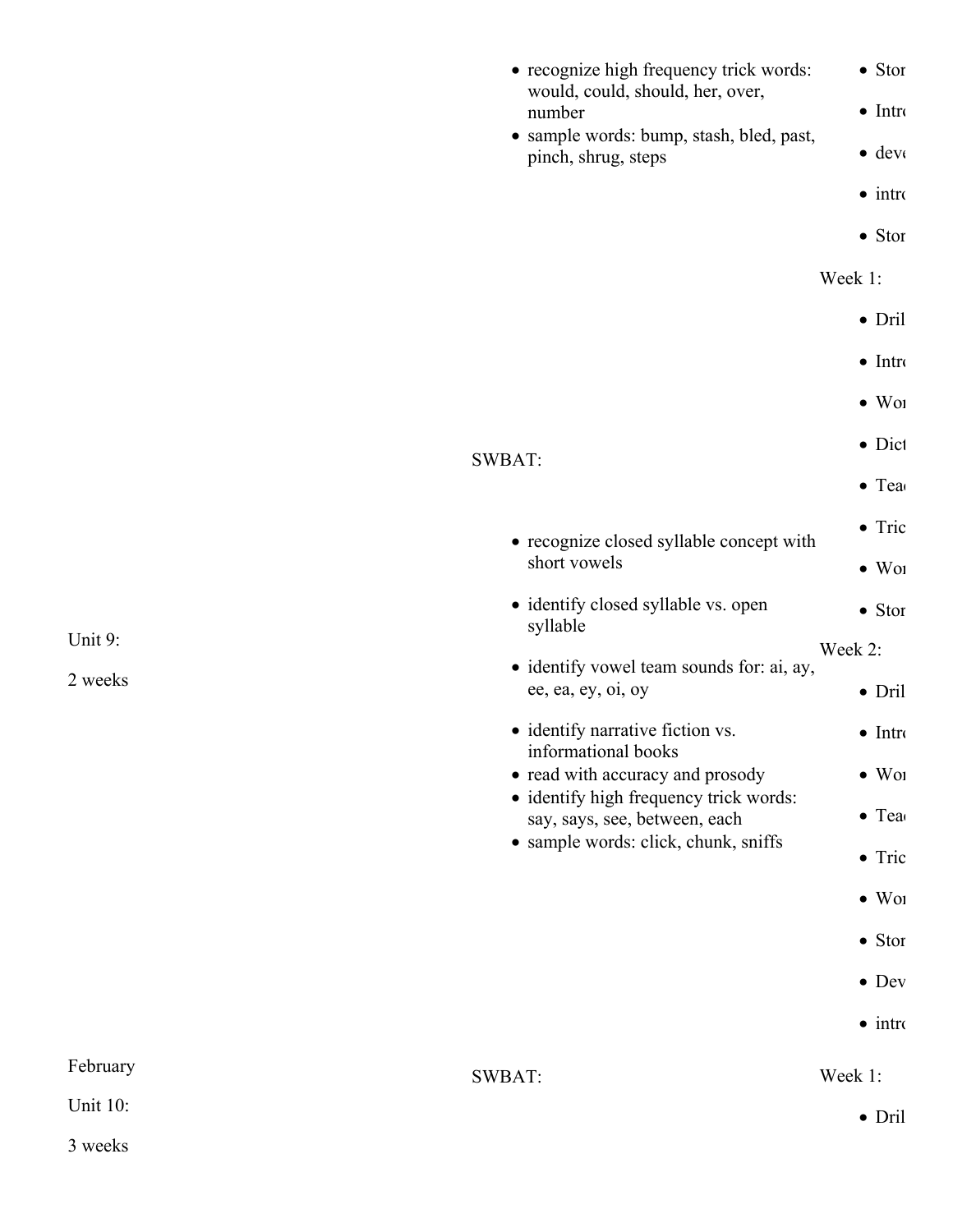|  | • segment and blend up to 5 sounds                                          | $\bullet$ Intro           |
|--|-----------------------------------------------------------------------------|---------------------------|
|  | • add suffix -s to words with 5 sounds                                      | $\bullet$ Wor             |
|  | • add suffixes-ed, -ing to unchanging<br>basewords with closed syllables    | $\bullet$ Dict            |
|  | • identify vowel team sounds for: oa,<br>oe, ow, ou, oo, ue, ew, au, aw     | $\bullet$ Tea<br>• Tric   |
|  | • Identify narrative fiction vs.<br>informational books                     | $\bullet$ W <sub>01</sub> |
|  | • read with accuracy and prosody<br>• identify high frequency trick words:  | $\bullet$ Stor            |
|  | any, many, how, now, down, out,                                             | $\bullet$ Dict            |
|  | about, our<br>• sample words: stump, clasp, strap,                          | Week 2:                   |
|  | slashing, blended                                                           | $\bullet$ Dril            |
|  |                                                                             | $\bullet$ Intro           |
|  |                                                                             | $\bullet$ W <sub>01</sub> |
|  |                                                                             | $\bullet$ Tea             |
|  |                                                                             | $\bullet$ Tric            |
|  |                                                                             | $\bullet$ Wor             |
|  | $\bullet$ Ech                                                               |                           |
|  |                                                                             | $\bullet$ Dict            |
|  |                                                                             | $\bullet$ Dict<br>Not     |
|  |                                                                             | $\bullet$ Stor            |
|  |                                                                             | $\bullet$ Mal             |
|  | SWBAT:                                                                      | Week 1:                   |
|  | • recognize vowel-consonant-e syllable<br>in one-syllable words             | $\bullet$ Dril            |
|  | • recognize long vowel sounds                                               | $\bullet$ Intro           |
|  | • identify narrative fiction vs.<br>informational books                     | $\bullet$ W <sub>01</sub> |
|  | • read with accuracy and prosody<br>• recognize high frequency trick words: | $\bullet$ Dict            |
|  | friend, other, another, none, nothing<br>• sample words: stove, hope, caves | $\bullet$ Tric            |
|  |                                                                             |                           |

Unit 11: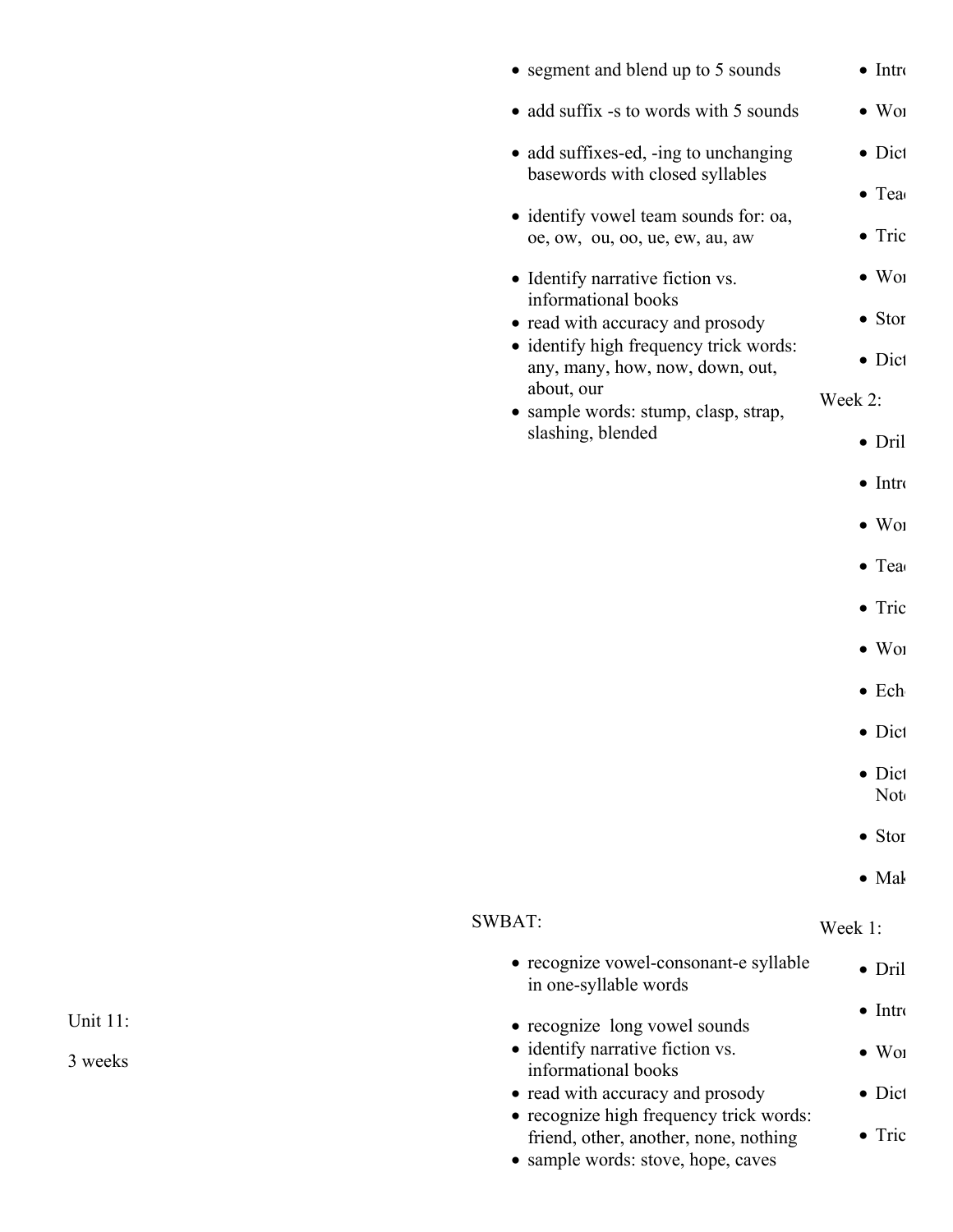|  | • learn the use of spelling option |  |
|--|------------------------------------|--|
|  |                                    |  |

procedure for /e/ sound

 $\bullet$  Mal

 $\bullet$  Wor

- $\bullet$  Stor
- $\bullet$  Dict

Week 2:

- $\bullet$  Dril
- $\bullet$  Intro
- $\bullet$  Word
- $\bullet$  Tea
- $\bullet$  Tric
- $\bullet$  Word
- $\bullet$  Ech
- 
- $\bullet$  Dict
- $\bullet$  Dict  $Not$
- 
- $\bullet$  Stor
- $\bullet$  Mal

Week 1:

| <b>SWBAT:</b>                                                                     | $\bullet$ Dril            |
|-----------------------------------------------------------------------------------|---------------------------|
| • identify concept of syllable in<br>multisyllabic words                          | $\bullet$ Intro           |
| • identify compound words                                                         | $\bullet$ W <sub>01</sub> |
| • identify division rules                                                         | $\bullet$ Dict            |
| • read and spell words with two closed<br>syllables or closed and v-e syllables   | $\bullet$ Tea             |
| • read with accuracy and prosody<br>• understand paragraph structure              | $\bullet$ Tric            |
| • identify high frequency trick words:<br>people, month, little, been, own, want, | $\bullet$ W <sub>01</sub> |
| Mr., Mrs.<br>• sample words: sunset, finish, reptile                              | $\bullet$ Mal             |
|                                                                                   | $\bullet$ Stor            |

March/April

Unit 12: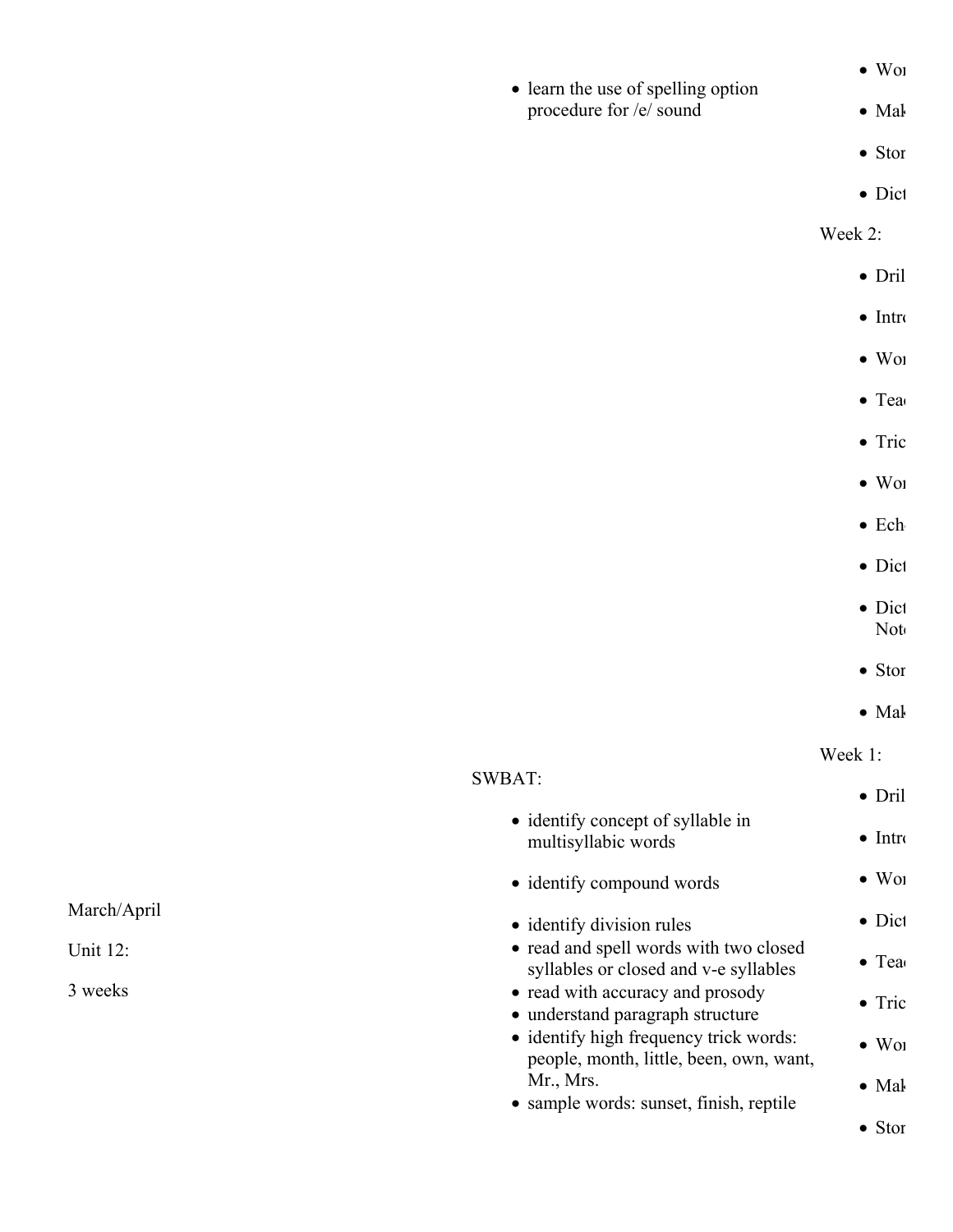#### Week 1:

|                                                                                   | $\bullet$ Dril        |
|-----------------------------------------------------------------------------------|-----------------------|
|                                                                                   | $\bullet$ Intro       |
|                                                                                   | $\bullet$ Wor         |
|                                                                                   | $\bullet$ Dict        |
|                                                                                   | $\bullet$ Tea         |
|                                                                                   | $\bullet$ Tric        |
| SWBAT:                                                                            | $\bullet$ Wor         |
| • add suffix-s, -ing, -ed to multisyllabic<br>words                               | $\bullet$ Mal         |
| • add suffix -es to basewords with                                                | $\bullet$ Stor        |
| closed syllables                                                                  | Week 2:               |
| • read with accuracy and prosody                                                  | $\bullet$ Dril        |
| • understand paragraph structure                                                  | $\bullet$ Intro       |
| · identify high frequency trick words:<br>work, word, write, being, their, first, | $\bullet$ Wol         |
| look, good, new<br>• sample words: trombones, picnics,                            | $\bullet$ Tea         |
| boxes, finishes                                                                   | $\bullet$ Tric        |
|                                                                                   | $\bullet$ Wol         |
|                                                                                   | $\bullet$ Ech         |
|                                                                                   | • Dict                |
|                                                                                   | $\bullet$ Dict<br>Not |
|                                                                                   | $\bullet$ Stor        |
|                                                                                   | $\bullet$ Mal         |
| <b>SWBAT:</b>                                                                     | Week 1:               |
| • review word structure and concepts                                              | $\bullet$ Dril        |
| • review sentence construction and                                                | $\bullet$ Intro       |
| proofreading                                                                      | $\bullet$ Wol         |

Unit 13:

3 weeks

Unit 14: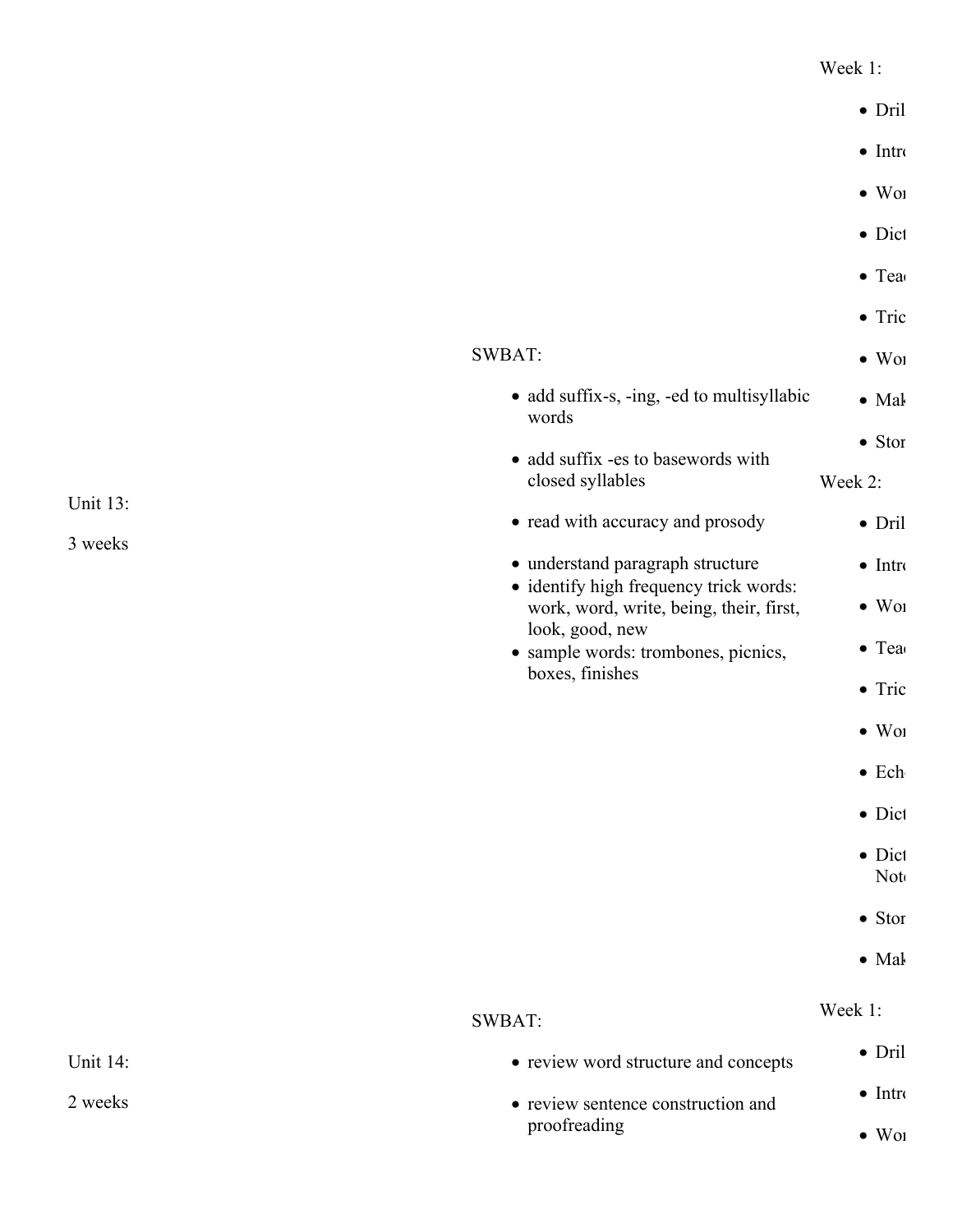|                 | • review narrative vs. informational text                              | $\bullet$ Dict        |
|-----------------|------------------------------------------------------------------------|-----------------------|
|                 | · identify high frequency trick words:<br>water, called, day, may, way | $\bullet$ Tea         |
|                 | · sample words: blinks, slashing,                                      | $\bullet$ Tric        |
|                 | blended, disrupted, insisting, disputes                                | $\bullet$ Wol         |
|                 |                                                                        | $\bullet$ Mal         |
|                 |                                                                        | $\bullet$ Stor        |
|                 |                                                                        | Week 2:               |
|                 |                                                                        | $\bullet$ Dril        |
|                 |                                                                        | $\bullet$ Intro       |
|                 |                                                                        | $\bullet$ Wol         |
|                 |                                                                        | $\bullet$ Tea         |
|                 |                                                                        | $\bullet$ Tric        |
|                 |                                                                        | $\bullet$ Wol         |
|                 |                                                                        | $\bullet$ Ech         |
|                 |                                                                        | $\bullet$ Dict        |
|                 |                                                                        | $\bullet$ Dict<br>Not |
|                 |                                                                        | $\bullet$ Stor        |
|                 |                                                                        | $\bullet$ Mal         |
| April/May, June | SWBAT:                                                                 |                       |
|                 | SWBAT:                                                                 | Week 1:               |
| Unit            | SWBAT:                                                                 | Week 2:               |
|                 |                                                                        |                       |

# **Integration of Career Readiness, Life Literacies, and Key Skills**

Students will establish and follow rules, routines, and responsibilities throughout the year.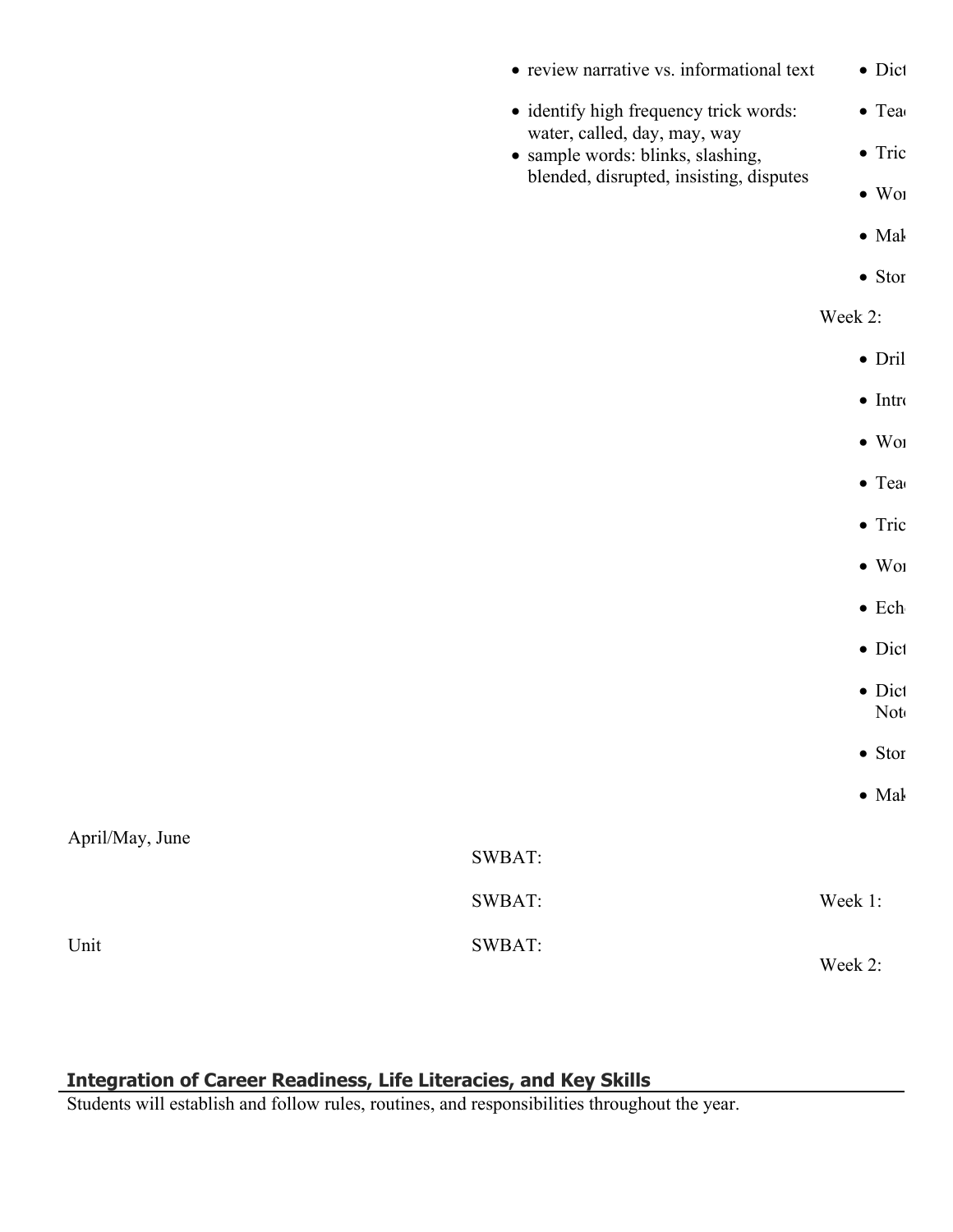| <b>TECH.9.4.2.IML</b> | Information and Media Literacy                                                                              |
|-----------------------|-------------------------------------------------------------------------------------------------------------|
| TECH.9.4.2.IML.1      | Identify a simple search term to find information in a search engine or digital resource.                   |
| TECH.9.4.2.TL.2       | Create a document using a word processing application.                                                      |
| WRK.9.2.2.CAP.1       | Make a list of different types of jobs and describe the skills associated with each job.                    |
| TECH.9.4.2.CT.3       | Use a variety of types of thinking to solve problems (e.g., inductive, deductive).                          |
| TECH.9.4.2.TL.1       | Identify the basic features of a digital tool and explain the purpose of the tool (e.g.,<br>$8.2.2.ED.1$ ). |
|                       | Different types of jobs require different knowledge and skills.                                             |
|                       | Digital tools and media resources provide access to vast stores of information that can be<br>searched.     |
| <b>WRK.9.2.2.CAP</b>  | Career Awareness and Planning                                                                               |

# **Technology and Design Integration**

Students will use ipads at stations to practice skills.

| TECH.8.1.2       | Educational Technology: All students will use digital tools to access, manage, evaluate, and<br>synthesize information in order to solve problems individually and collaborate and to<br>create and communicate knowledge. |
|------------------|----------------------------------------------------------------------------------------------------------------------------------------------------------------------------------------------------------------------------|
| TECH.8.1.2.A.CS2 | Select and use applications effectively and productively.                                                                                                                                                                  |
| TECH.8.1.2.A.4   | Demonstrate developmentally appropriate navigation skills in virtual environments (i.e.,<br>games, museums).                                                                                                               |

# **Interdisciplinary Connections**

Phonics instruction is embedded in all disciplinary reading and writing.

# **Differentiation**

- Understand that gifted students, just like all students, come to school to learn and be challenged.
- Pre-assess your students. Find out their areas of strength as well as those areas you may need to address before students move on.
- Consider grouping gifted students together for at least part of the school day.
- Plan for differentiation. Consider pre-assessments, extension activities, and compacting the curriculum.
- Use phrases like "You've shown you don't need more practice" or "You need more practice" instead of words like "qualify" or "eligible" when referring to extension work.
- Encourage high-ability students to take on challenges. Because they're often used to getting good grades, gifted students may be risk averse.
- **Definitions of Differentiation Components**:
	- o Content the specific information that is to be taught in the lesson/unit/course of instruction.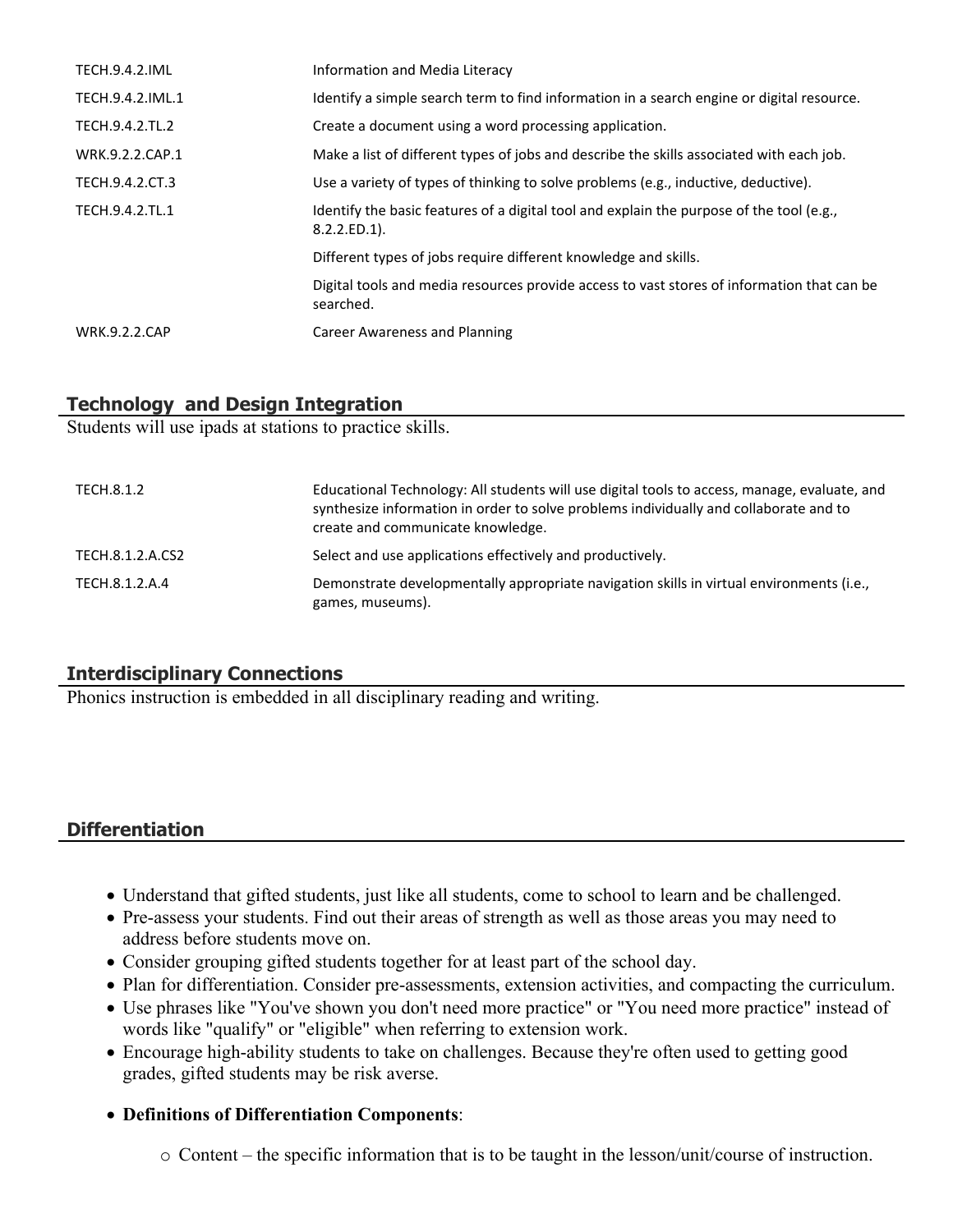- o Process how the student will acquire the content information.
- o Product how the student will demonstrate understanding of the content.
- o Learning Environment the environment where learning is taking place including physical location and/or student grouping

#### **Differentiation occurring in this unit:**

Fundations serves as a prevention program to help reduce reading and spelling failure. It is integral to a Multitiered System of Supports (MTSS) or Response to Intervention (RTI) framework, providing research-based instruction in Tier 1as well as early intervention (Tier 2) for students at risk for reading difficulties. To support the implementation of an MTSS or RTI framework, progress monitoring is built into Fundations. This allows students requiring a more intensive program to be identified early before undergoing years of struggle.

# **Modifications & Accommodations**

IEP and 504 accommodations will be utilized in addition to modifications above.

Follow IEP accommodations and differentiate materials, project requirements as needed.

Refer to QSAC EXCEL SMALL SPED ACCOMMOCATIONS spreadsheet in this discipline.

**Modifications and Accommodations used in this unit:**

# **Formative Assessments**

Assessment allows both instructor and student to monitor progress towards achieving learning objectives, and can be approached in a variety of ways. **Formative assessment** refers to tools that identify misconceptions, struggles, and learning gaps along the way and assess how to close those gaps. It includes effective tools for helping to shape learning, and can even bolster students' abilities to take ownership of their learning when they understand that the goal is to improve learning, not apply final marks (Trumbull and Lash, 2013). It can include students assessing themselves, peers, or even the instructor, through writing, quizzes, conversation, and more. In short, formative assessment occurs throughout a class or course, and seeks to improve student achievement of learning objectives through approaches that can support specific student needs (Theal and Franklin, 2010, p. 151).

#### **Formative Assessments used in this unit:**

See Above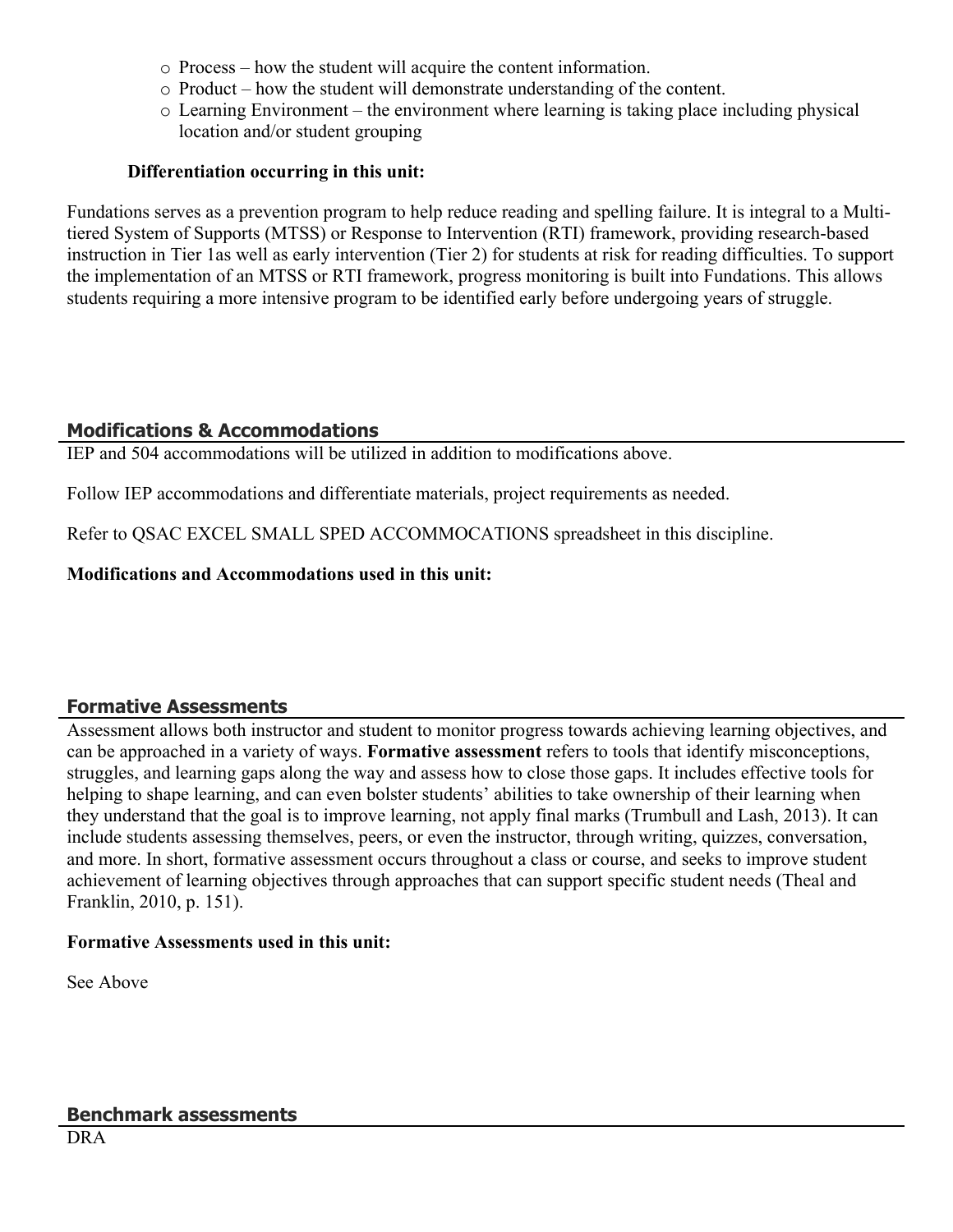Pearson benchmark assessments with Aimsweb

**Benchmark Assessments** are given periodically (e.g., at the end of every quarter or as frequently as once per month) throughout a school year to establish baseline achievement data and measure progress toward a standard or set of academic standards and goals.

#### **Schoolwide Benchmark assessments:**

Aimsweb benchmarks 3X a year

Linkit Benchmarks 3X a year

DRA

#### **Additional Benchmarks used in this unit:**

#### **Summative Assessments**

**summative assessments** evaluate student learning, knowledge, proficiency, or success at the conclusion of an instructional period, like a unit, course, or program. Summative assessments are almost always formally graded and often heavily weighted (though they do not need to be). Summative assessment can be used to great effect in conjunction and alignment with formative assessment, and instructors can consider a variety of ways to combine these approaches.

#### **Summative assessments for this unit:**

See Above

# **Instructional Materials**

#### **MATERIALS**

- Hardcover teacher manual per Fundations<sup>®</sup> Level with explicit day-by-day learning plans
- Extensive collection of durable and consumable materials to demonstrate and practice concepts

SUPPLEMENTAL MATERIALS Prevention: Wilson Fluency®/Basic, Pre-K Activitiy Set Early Intervention: Wilson Fluency/Basic, Fundations® Progress Monitoring

#### **Standards**